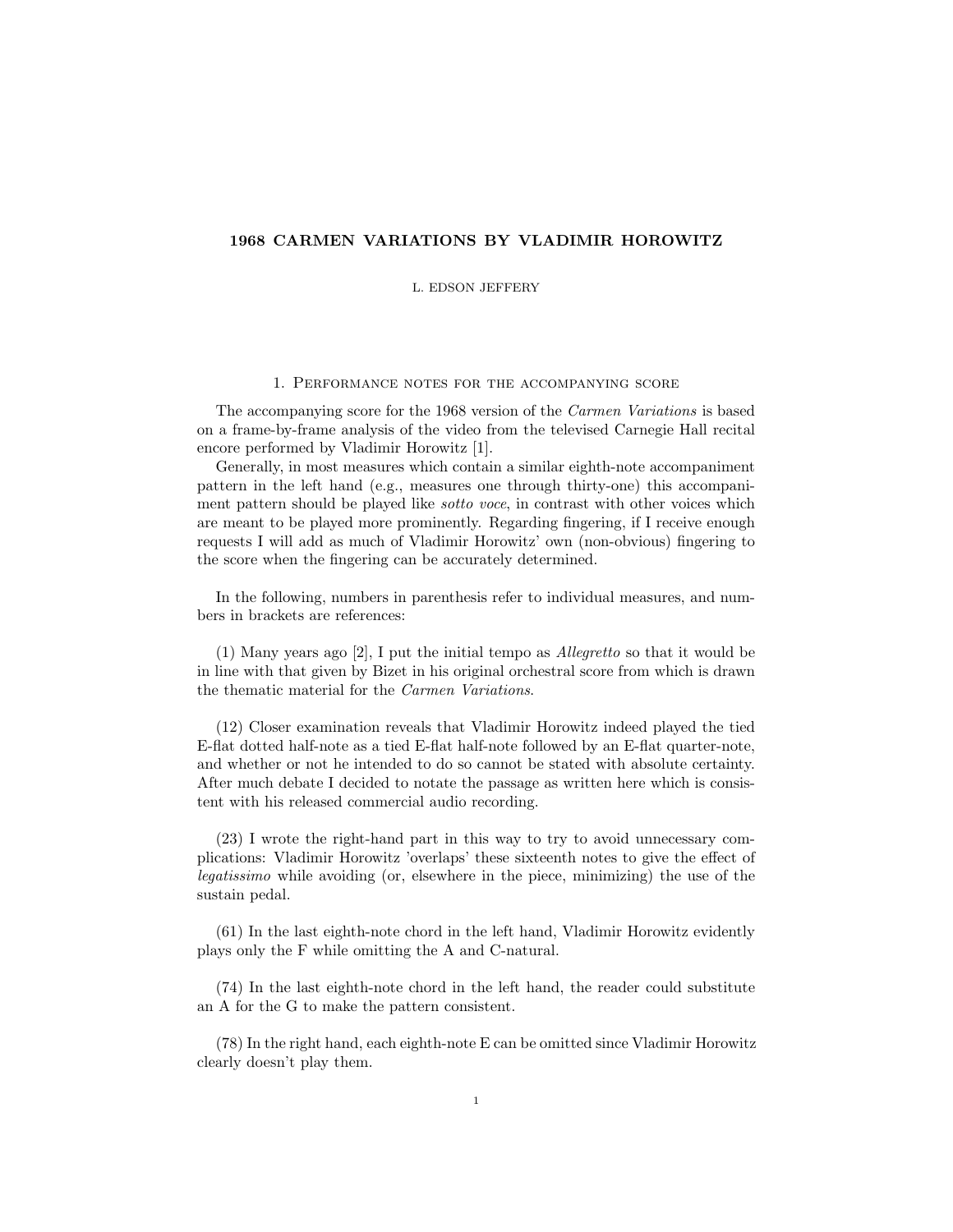#### 2 L. EDSON JEFFERY

(79, 80, 81 and 82) I prefer to play these measures as I have written them, and I consider the passage to be quite accurate, but see Jon Skinner's score [4] for the 1957 version for the sake of comparison.

(83) In the left hand, the first chord after the octave could be omitted since evidently Vladimir Horowitz doesn't play it in the televised version or the released commercial audio recording.

Note that this score is virtually devoid of phrasing, since we don't have Vladimir Horowitz' original score, although much can obviously be inferred by his performance. Dynamic markings are another important issue, and some may disagree with my notation. Serious readers should carefully study Vladimir Horowitz's ideal and nearly perfect performance.

# 2. Conclusion and acknowledgements

I gratefully acknowledge helpful comments by Arthur Thomas Talbert [5] and Dr. Wilfried Lingenberg [3].

Vladimir Horowitz recorded the Carmen Variations at least twice during January and February of 1968. Between the two available commercial recordings that I know of from that period, there are numerous discrepancies, some not important and others more significant. Therefore, in rendering this score, I had to decide which way to go by considering both sources but with the televised version usually taking precedence.

Finally, in Vladimir Horowitz' 1968 televised performance there were only a few misplayed notes and which I took the liberty of correcting within the context of the material at hand.

#### L. Edson Jeffery

# San Antonio, Texas

#### **REFERENCES**

- [1] Vladimir Horowitz, Variations on Themes from Bizet's Opera, "Carmen", Televised encore from Vladimir Horowitz' 1968 Carnegie Hall Recital, CBS, 1968.
- [2] L. Edson Jeffery, Carmen Variations, by Vladimir Horowitz (1968 version), Various previous scores for piano solo, 1978, 2000, 2008, 2009.
- [3] Dr. Wilfried Lingenberg, *Personal communication*, 2009.
- [4] Jon Skinner, Carmen Variations, by Vladimir Horowitz (1957 version), Score for piano solo, Year of rendering unknown.
- [5] Arthur Thomas Talbert, Personal communication, 1978.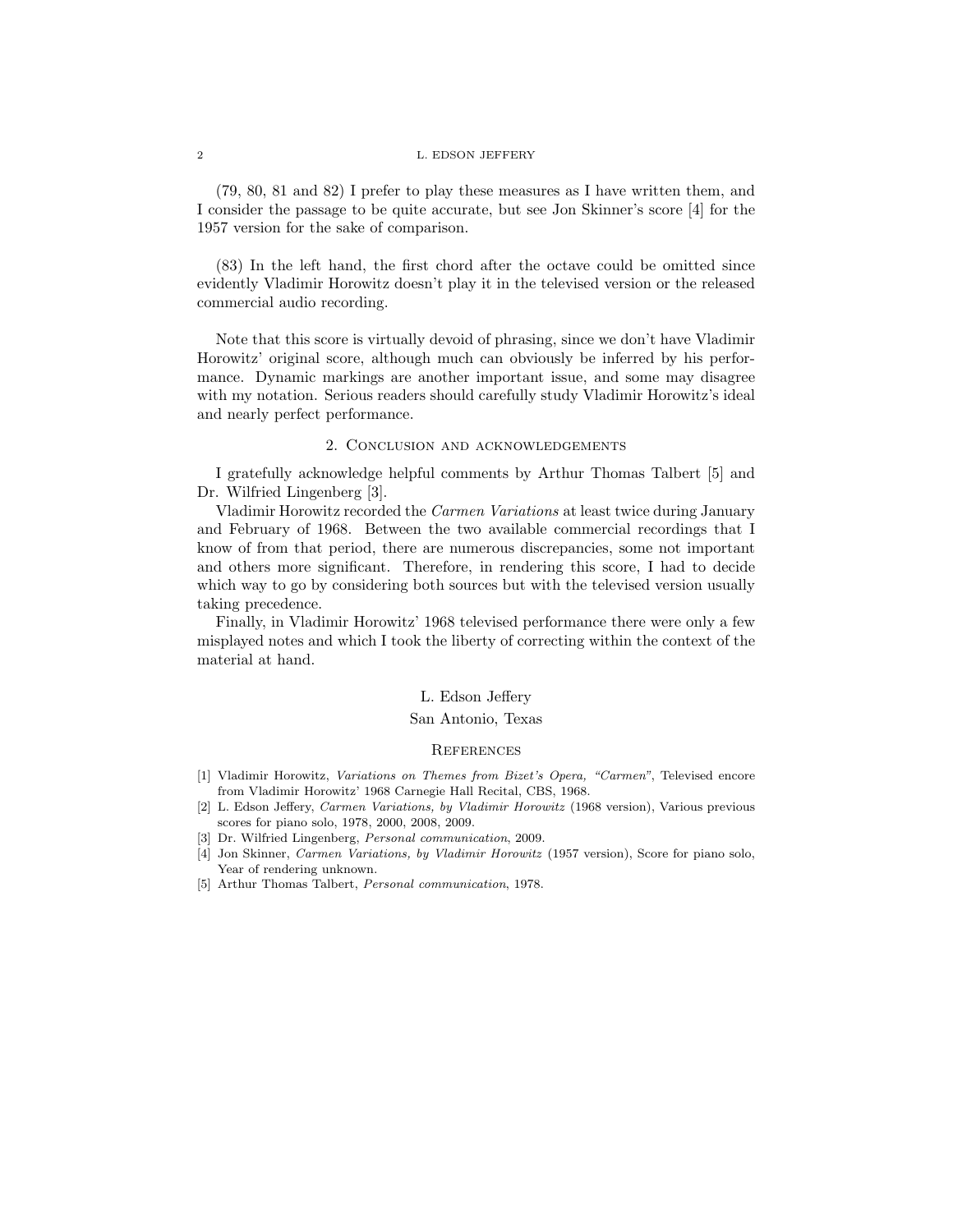# VARIATIONS ON A THEME FROM BIZET'S OPERA "CARMEN" (1968 VERSION)\*











\* This score was rendered, arranged and edited by L. Edson Jeffery (January, 2010). Please refer to the accompanying performance notes. Based on a frame-by-frame analysis of the televised encore from the 1968 Carnegie Hall recital performance by Vladimir Horowitz. This score is dedicated to Arthur Thomas Talbert.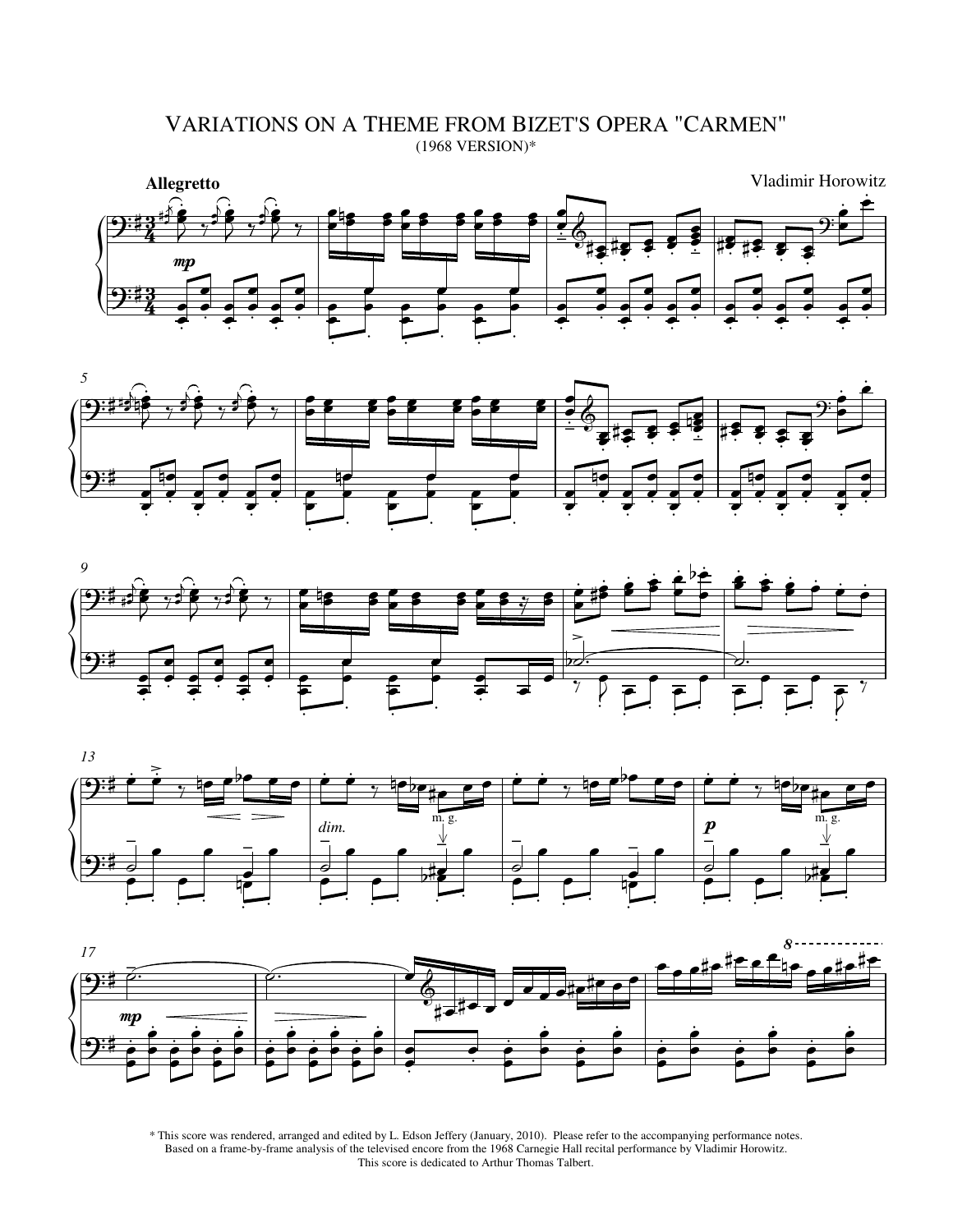







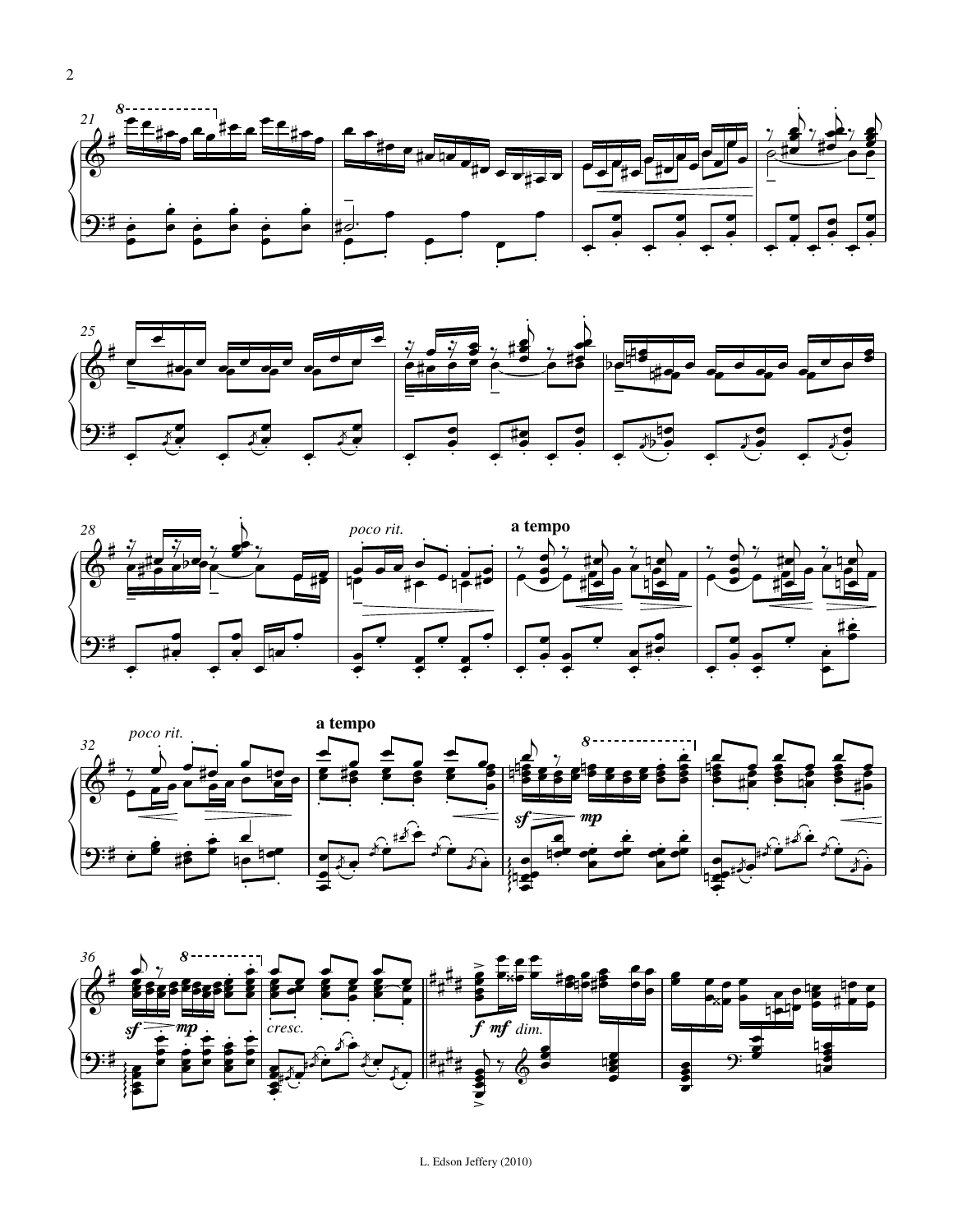







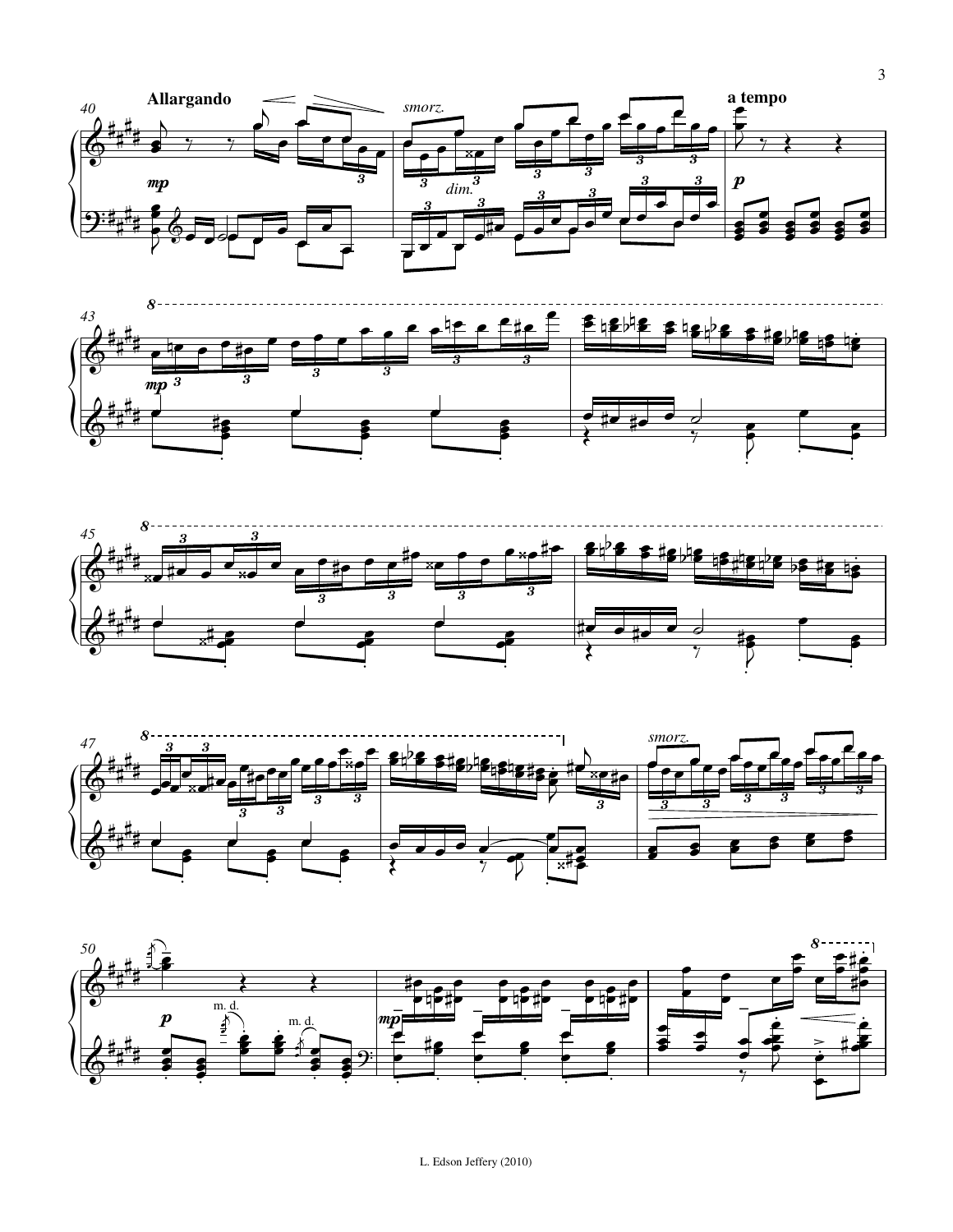







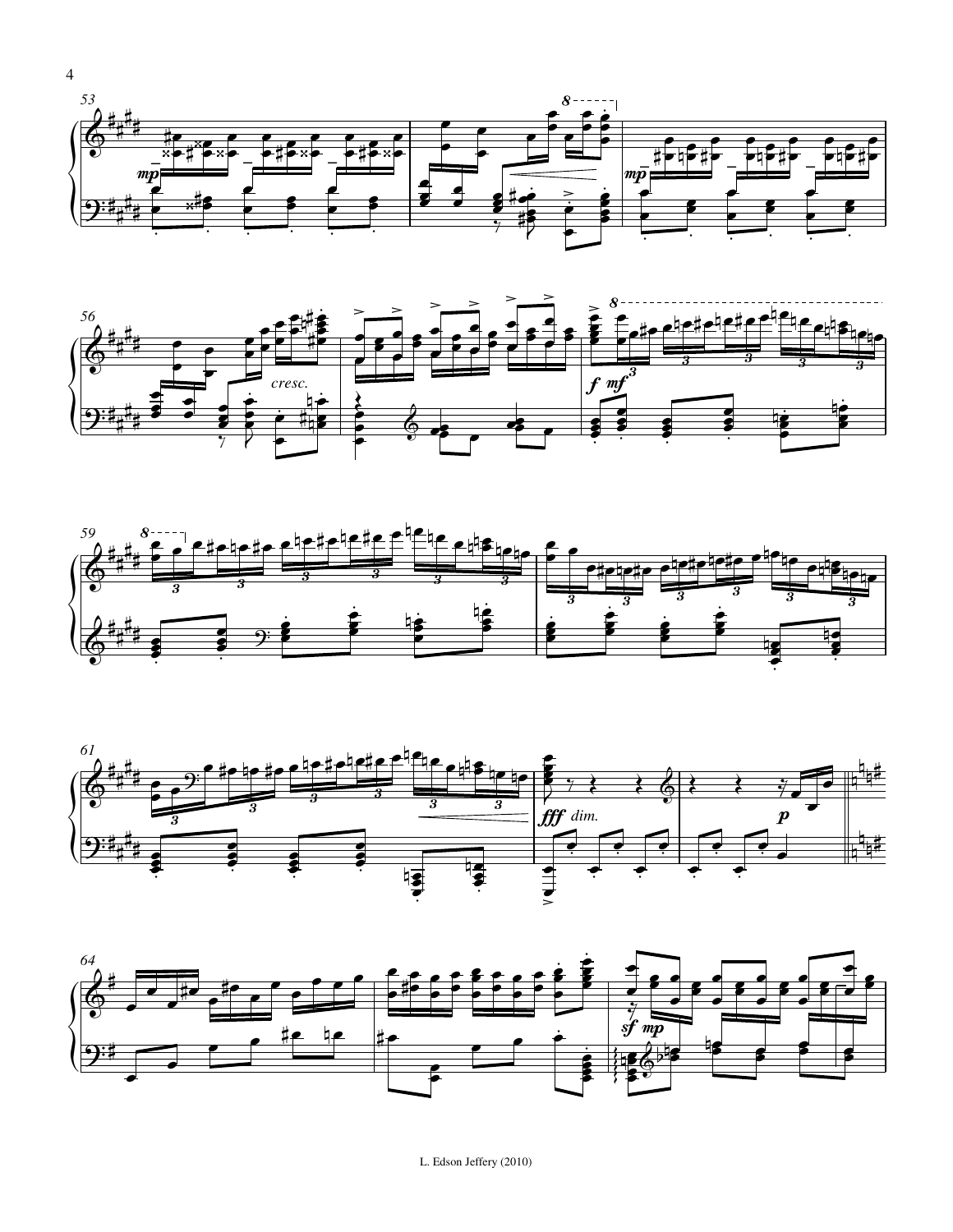







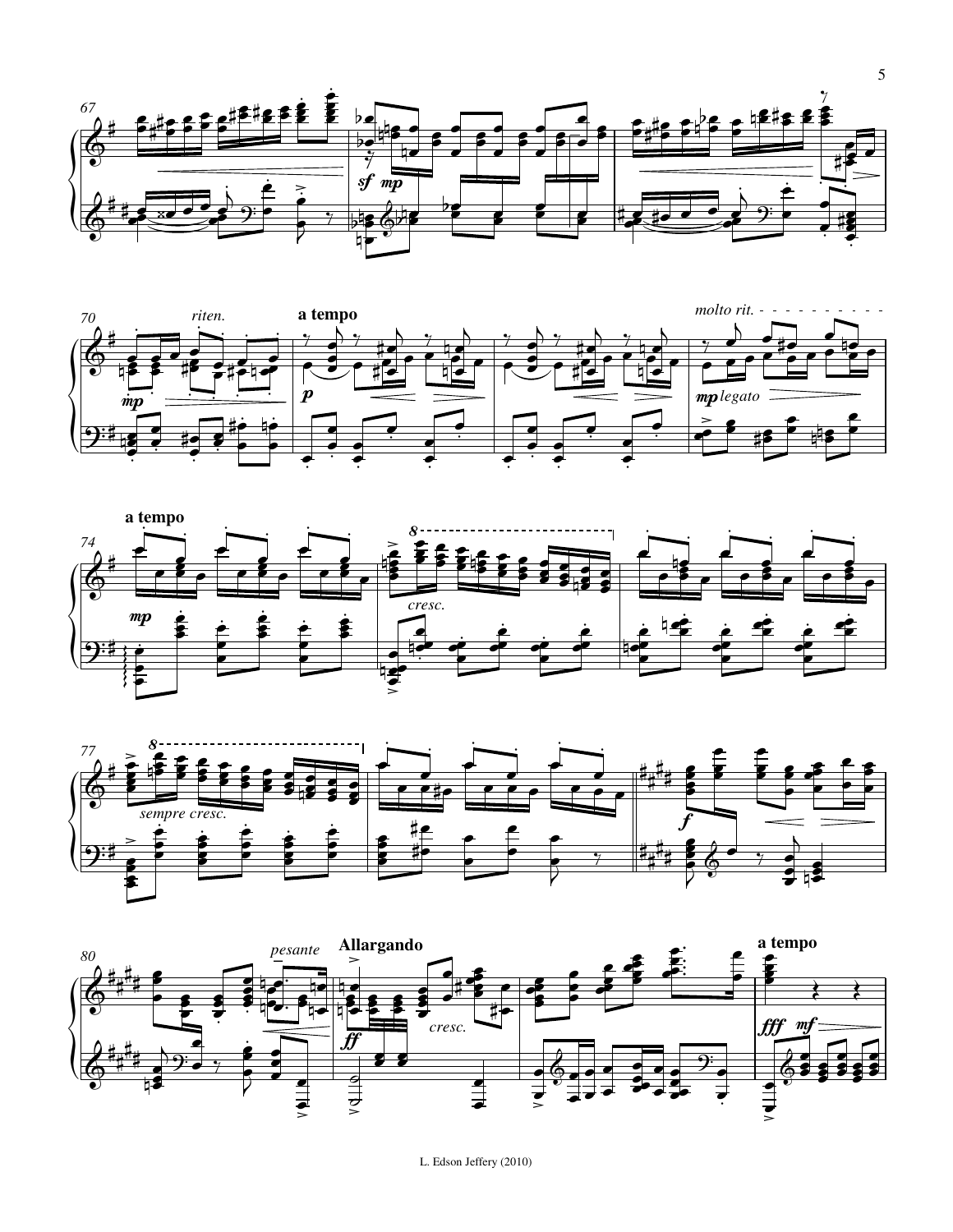









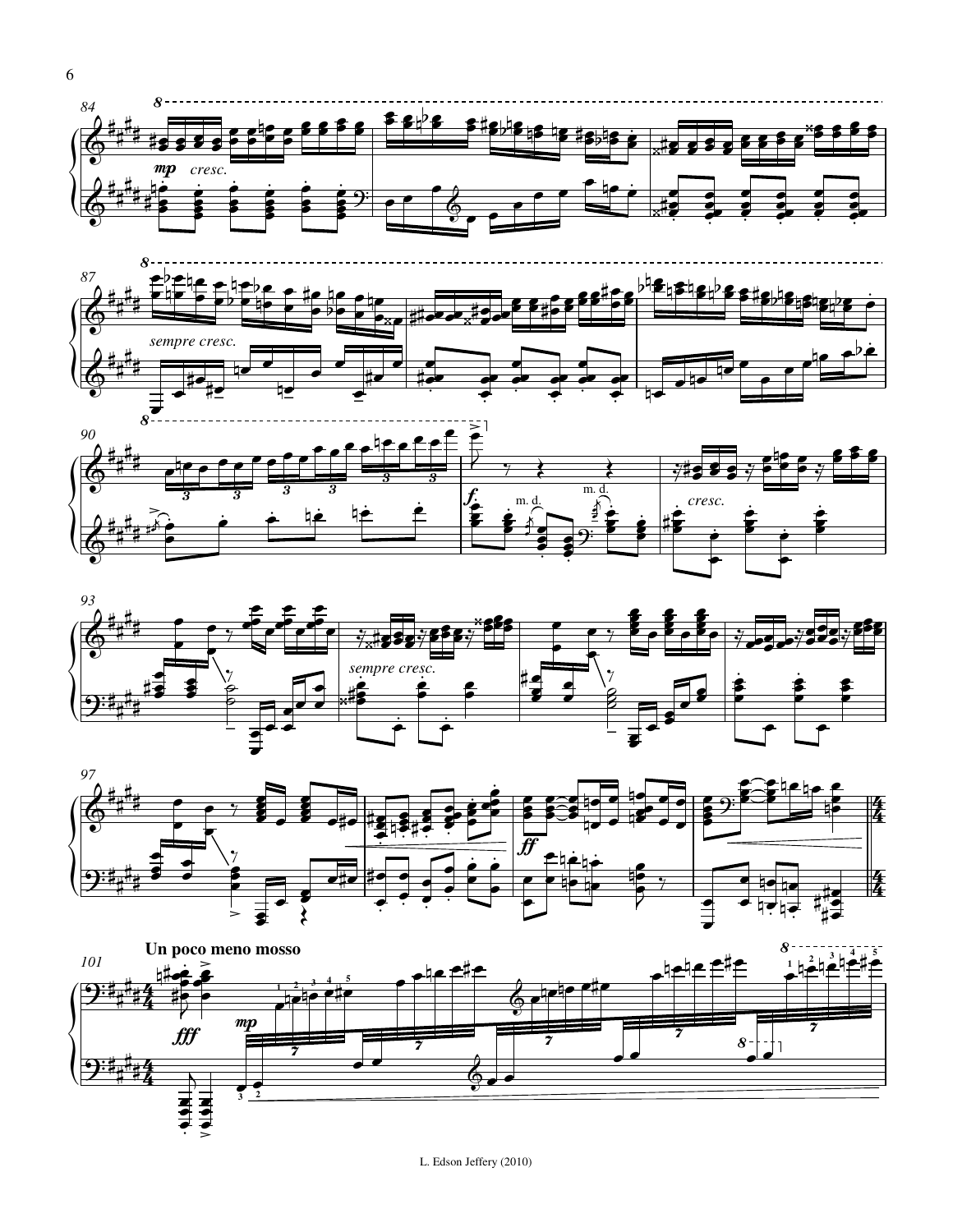![](_page_8_Figure_0.jpeg)

![](_page_8_Figure_1.jpeg)

![](_page_8_Figure_2.jpeg)

![](_page_8_Figure_3.jpeg)

![](_page_8_Figure_4.jpeg)

L. Edson Jeffery (2010)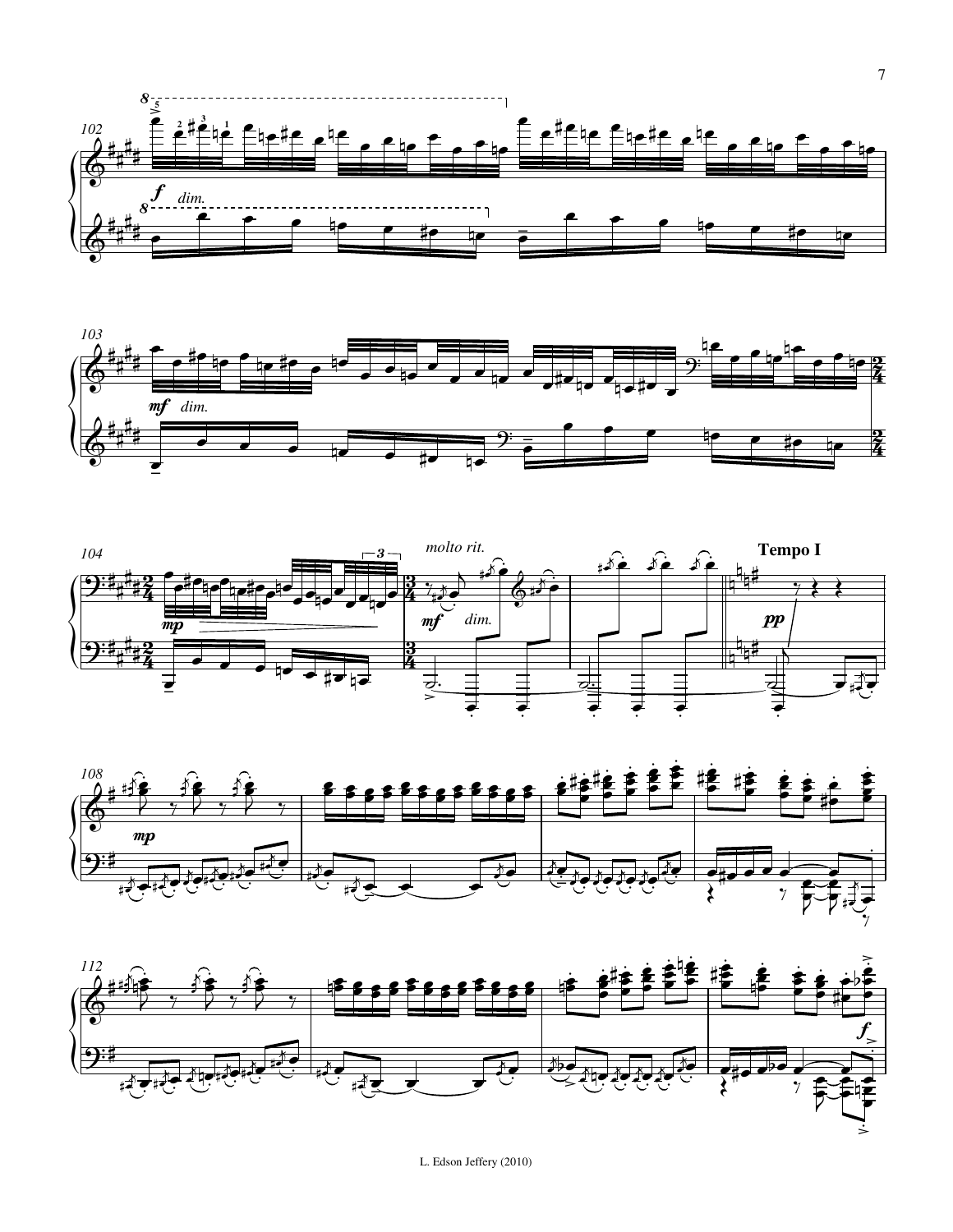![](_page_9_Figure_0.jpeg)

![](_page_9_Figure_1.jpeg)

![](_page_9_Figure_2.jpeg)

![](_page_9_Figure_3.jpeg)

![](_page_9_Figure_4.jpeg)